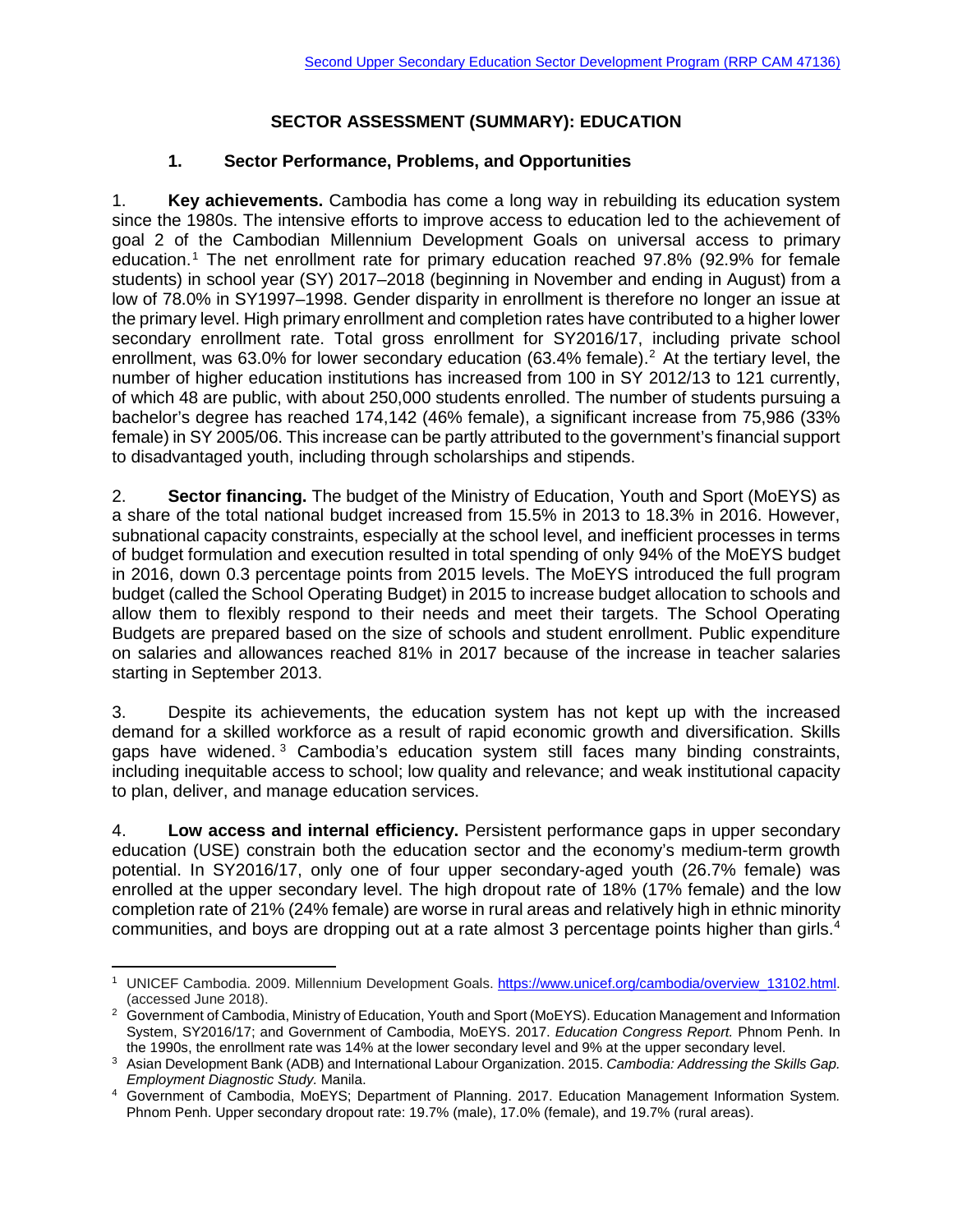The promotion rate from grade 11 to 12 in SY2016/17 was 93.1% (94.2% female), while the grade 12 passing rate was only 62% (footnote2. Education and economic opportunities for the rural poor and those in remote areas, where indigenous peoples and ethnic minorities predominate, remain constrained. Research shows that many students leave upper secondary school with insufficient content, cognitive, trade, and workplace skills to meet expectations of employers.<sup>[5](#page-1-0)</sup>

5. Low participation and high dropout rates at the upper secondary level are attributed to both demand- and supply-side constraints. On the demand side, the high opportunity cost of schooling is a disincentive to school attendance, especially for poor students. The economic pressures on household resources because of direct or indirect costs and foregone income affect the decision to either attend or drop out of school. Supply-side constraints include a shortage of qualified teachers—especially in rural and remote areas because of difficult teaching and living conditions—which discourages student attendance. Many upper secondary schools in rural provinces are either too far from home, overcrowded, or in a state of disrepair, or they lack water supply and sanitation; many communes do not have an upper secondary school facility.

7. **Lack of qualified teachers.** The shortage of qualified teachers—including specialized USE subject teachers—impedes the improvement of USE outcomes. Despite notable preservice teacher training improvements, there are still gaps in USE teachers' content mastery and knowledge of effective pedagogy to improve student learning and interest. Incumbent teachers and teacher educators have limited professional development opportunities to upgrade their pedagogical content knowledge. Additionally, the teaching profession does not attract top graduates. Teacher deployment is a challenge, with fewer qualified teachers, especially women, in disadvantaged areas. The proportion of women teachers in USE remains low at 39% overall, with 43% in urban areas and 37% in rural areas, and 31% in secondary resource schools. Even fewer women teach physics, math, and information and communications technology (ICT).  $6$  The first Upper Secondary Education Sector Development Program (USESDP 1) supported a comprehensive teacher policy, which provides broad directions to reform teacher recruitment, training, and development.<sup>[7](#page-1-2)</sup> However, concrete policy reforms to increase teachers' qualifications through continuous professional development, recognition of teacher's prior learning, and a welldefined teacher career pathway system that links professional development and experience to promotion have yet to be implemented.

8. **Low quality and relevance of standards, curriculum, and assessment.** Minimum service standards for basic inputs such as laboratories, workshops, and equipment are critical to teaching and learning specialized USE subjects. The absence of a clear policy on these standards exacerbates inequities in teaching and learning quality across Cambodia's upper secondary schools. Limitations in the use of innovative teaching strategies, organization of resources, and regular review of curriculum content and its alignment to the skills needs of students and the labor market hamper the full implementation of the K-12 curriculum. The absence of a learner assessment framework to measure student learning, identify least learned skills, and analyze underlying factors affecting poor learning outcomes precludes improvements in content and pedagogy. The USE system has no strong links to private sector partners that could improve labor market relevance. USE students have limited access to opportunities for experiential learning, career guidance, and additional learning resources because of their minimal engagement with

<span id="page-1-0"></span> $\overline{a}$ <sup>5</sup> S. Madhur. 2014. Cambodia's Skill Gap: An Anatomy of Issues and Policy Options*. Cambodia Development Research Institute Working Paper Series*. No. 98. Phnom Penh: Cambodia Development Research Institute.

<span id="page-1-1"></span><sup>6</sup> Data for SY2016/17 from the MoEYS' Education Management Information System for grades 10–12, including USE levels, is included in the Social and Poverty Analysis (accessible from the list of linked documents in Appendix 2 of the report and recommendation of the President).

<span id="page-1-2"></span><sup>7</sup> ADB. [Cambodia: Upper Secondary Education Sector Development Program.](https://www.adb.org/projects/47136-003/main)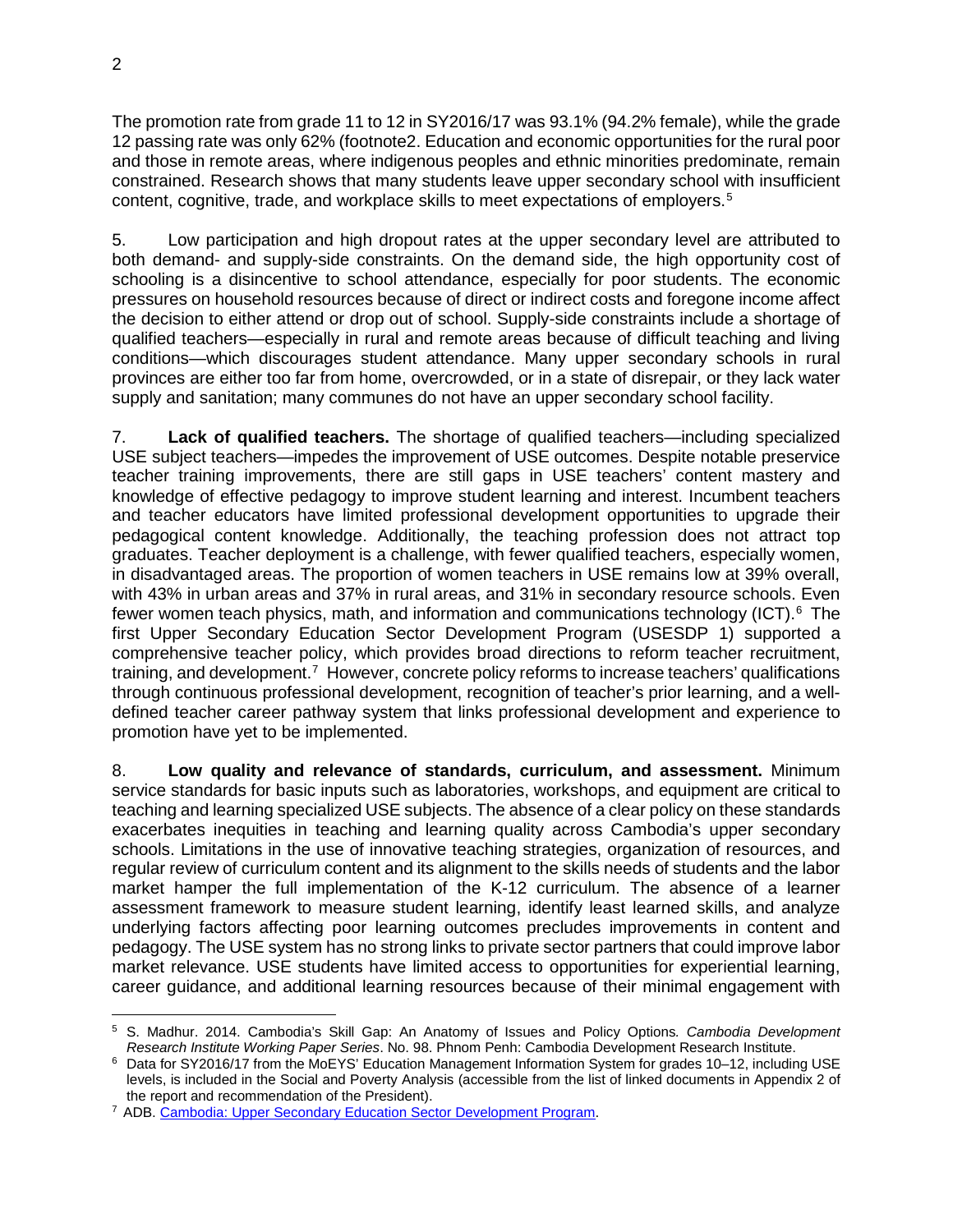industry and local businesses. The MoEYS recognizes the need to use ICT in teaching and learning. However, the government has yet to prepare a clear implementation plan to inform related investment and training.

9. **Weak institutional capacity to plan, deliver, and manage education services.** Poor capacity of upper secondary school managers to provide instructional support to teachers and regularly assess and give feedback on their performance impedes the potential for student learning and achievement. The limited engagement of school directors hampers the preparation, implementation, and tracking of school improvement plans. Limited monitoring of plan implementation precludes the efficient use and allocation of resources. Inadequate budget for USE results in a lack of critical resources for upgrading students' proficiency in specialized USE subjects. In general, schools have limited capacity to effectively mainstream gender in education. A clear human resource development plan that improves secondary school teachers' qualifications can also improve resource allocation and management accountability.

## **2. Government's Sector Strategy**

10. **National development plans.** The government places a high priority on education and skills development as part of Cambodia's Rectangular Strategy for Growth, Employment, Equity and Efficiency (Phase III); the National Strategic Development Plan, 2014–2018; and the Industrial Development Policy, 2015–2025. The government particularly prioritizes the development of human resources to promote competitiveness in an increasingly open regional labor market. It hopes to achieve this by (i) training skilled and productive labor to meet market demand and increase the value added of commodities and services; (ii) strengthening education institutions and developing regulatory frameworks; (iii) promoting scientific research, technology development, and innovation; and (iv) encouraging private sector engagement in the development of the education sector.<sup>[8](#page-2-0)</sup>

11. **Education sector strategies.** The MoEYS Education Strategic Plan, 2014–2018 aims to realize the government's vision of a knowledge-based society. The MoEYS, with support from its development partners, is in the process of formulating a 2030 education vision to serve as the overall guiding framework for policy direction and investment in education. It will also start preparing the Education Strategic Plan, 2019–2023. The government's national development plans, the education strategic plans, and the 2030 education vision serve as the policy frameworks and road maps for engagement with the government on education in the medium to long term. These will also underpin the preparation of the medium-term budget or investment plan of the government in education, including in USE from 2019.

12. To address the lack of qualified teachers, the MoEYS launched a comprehensive teacher policy to attract competent teachers into the teaching profession; ensure the quality of pre- and in-service teacher training as well as professional development; and ensure the necessary conditions for teachers to effectively perform their functions. The MoEYS developed the Policy Framework for Teacher Career Pathways, which serves as the guiding document for teacher development, to operationalize this policy. The government will be allocating budgetary resources

<span id="page-2-0"></span> $\overline{a}$ <sup>8</sup> The Industrial Development Policy's priority industry sectors include (i) new industry or manufacturing ventures in consumer products; machinery assembly; equipment and automotive assembly; and natural resource processing; (ii) small and medium-sized enterprises in all sectors, but especially drug and medical equipment production, construction materials, packaging equipment, and furniture manufacturing; (iii) agro-industrial production; (iv) support industries for the agriculture, tourism, and textile sectors; and (v) industries of future strategic importance, including information technology and telecommunications, energy, heavy industry, handicrafts, and green technology.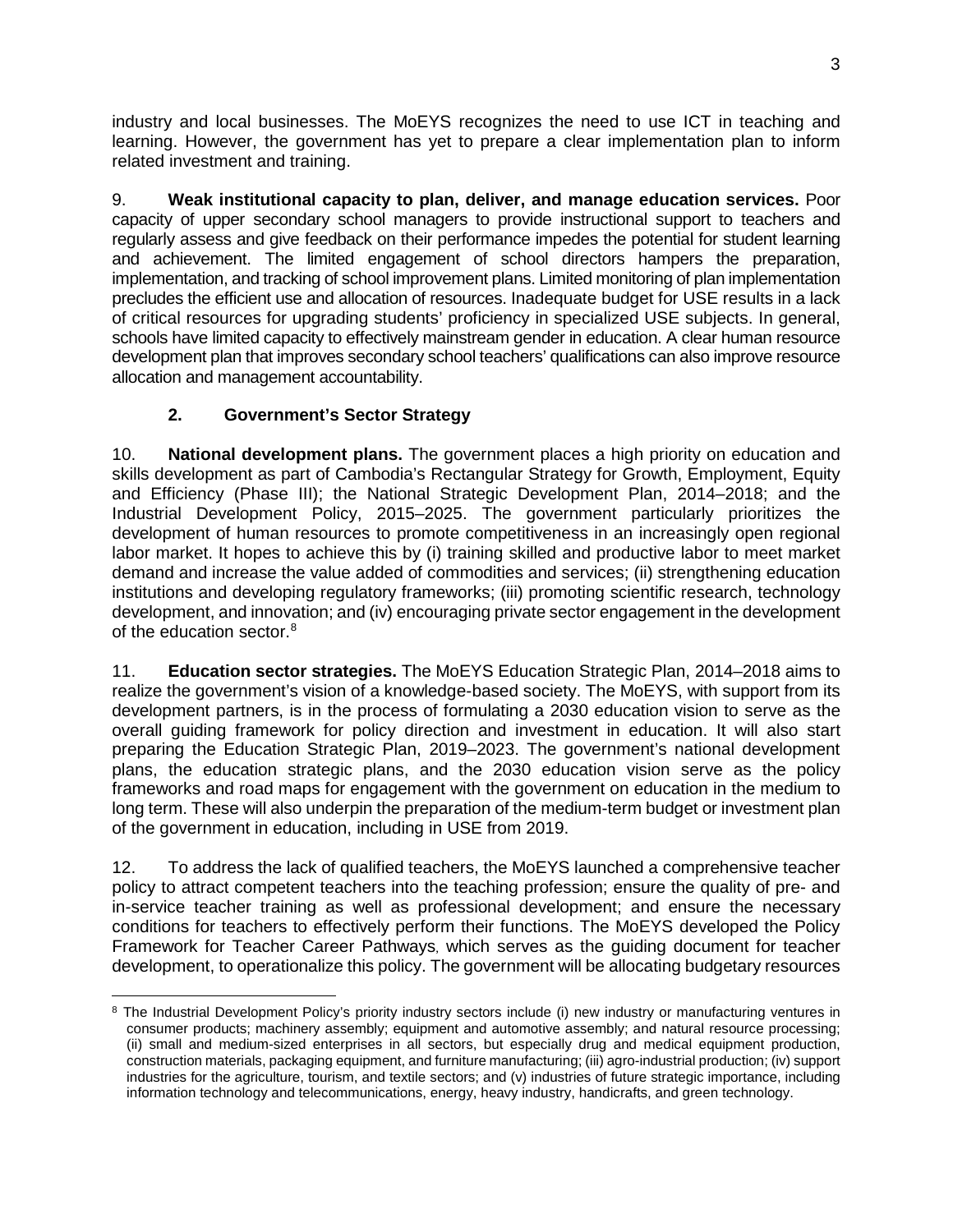to implement the action plan, and development partners have committed their support for its implementation. The Asian Development Bank (ADB) is integrating elements of the action plan into its programs, projects, technical assistance, and policy support initiatives in education.

## **3. ADB Sector Experience and Assistance Program**

13. As one of the lead development partners in education, ADB has supported education and skills development in Cambodia through sector development programs, investment loans, technical assistance grants, policy and advisory support, and knowledge products (Figure 1).



ESDP = Education Sector Development Program; MLVT = Ministry of Labour and Vocational Training; MOEYS = Ministry of Education, Youth and Sport; TVET = technical and vocational education and training. Source: Asian Development Bank.

14. Aligned with the government priority to address USE, ADB approved USESDP 1 in September 2016. USESDP 1 supported policies to improve access, and provided support to key reforms to improve quality, relevance, and management capacity, including the development of the comprehensive teacher policy and curriculum framework for general and technical education, and the strengthening of science, technology, engineering, and math education. It also supported the updating of the Education Strategic Plan, 2014–2018. USESDP 1 activities included providing scholarships for students, teacher housing units, and a hardship allowance; constructing upper secondary classrooms; providing textbooks and teachers' guides; delivering teacher training on career guidance; providing a school improvement fund; and delivering professional development for teachers and teacher educators in science, math, and ICT.

15. Lessons from previous engagement showed that the reforms will take time to implement and show their development impact. ADB's USE engagement involves strategically sequenced support in the medium to long term to establish the reforms and enable them to show results. To enhance the impact on learning outcomes, the reforms on quality, relevance, and management capacity need to be immediately followed by reforms under USESDP 2. A third phase of support for USE in 2022 will address the remaining gaps to further improve learning outcomes and students' employability. Indicative areas will include reforms to enhance adaptation to the skills and knowledge needed in the 21st century. These reforms will include innovations and enhanced linkages with technical and vocational education and training and higher education.